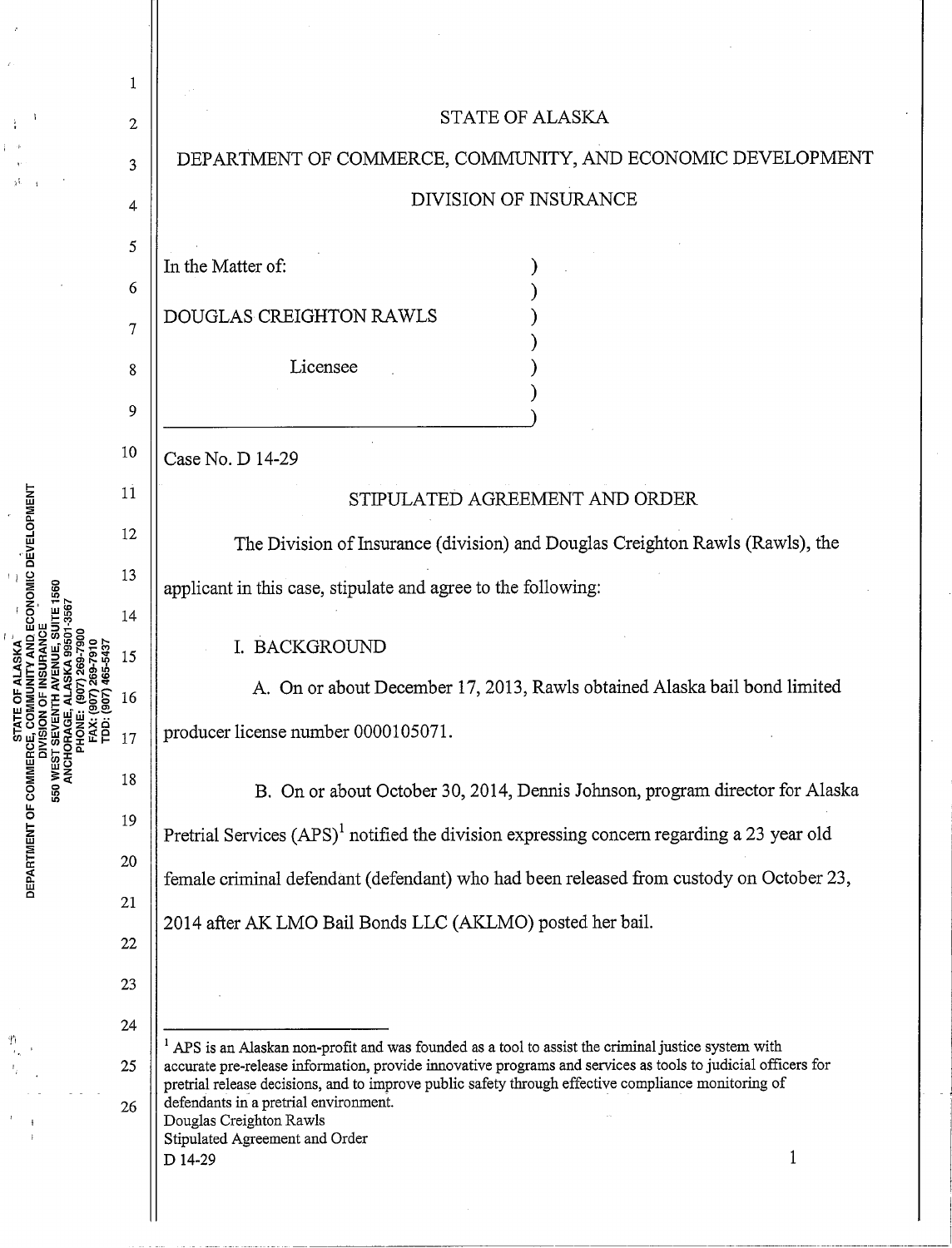1  $\mathcal{L}_2$  | C. Johnson's concerns were the defendant had been living with Rawls and then  $\frac{3}{3}$  | with Austin Jacques (Jacques), another employee of AKLMO, from October 23, 2014 to  $\vert 4 \vert$  October 30, 2014 and the defendant had been using methamphetamine during much of this  $5 \parallel$  time. 6 D. Information provided by Johnson and confirmed by the division's investigation 7 revealed: 8 9 i. both Rawls and Jacques were employees of AKLMO; Jacques' duties at 10 | AKLMO did not require licensure by the division; 11 ii. the Alaska Superior Court issued an order dated October 22, 2014, ordering 12 the defendant to report to APS upon her release from custody and to report to the Division of 13 Probation and Parole (probation office) to see her parole officer; when the defendant failed to  $14$ report as ordered, a warrant was applied for on October 29, 2014 by her probation officer. (907) 465-5437 15 16 iii. the defendant turned herself in to APS on October 30, 2014, and was 17 accompanied by Jacques who identified himself as her bondsman and "bail enforcement agent" 18 for AKLMO; Johnson transported the defendant to the probation office where they met with 19 Robert Carlson (Carlson) a probation supervisor in the office; 20  $\begin{array}{c|c|c|c|c} & & & \text{iv. during the meeting, the defendant stated upon her release from custody, she} \end{array}$  $_{22}$  || had been living with Rawls as she was "essentially homeless" and then had moved in with 23 24 25 26 | Douglas Creighton Rawls Stipulated Agreement and Order  $D$  14-29 2

STATE OF ALASKA<br>E, COMMUNITY AND ECONOMIC DEVELOPMENT<br>I'SION OF INSURANCE<br>I'SION OF INSURANCE 550 u.. 0 **RTMEN** <sup>~</sup>w c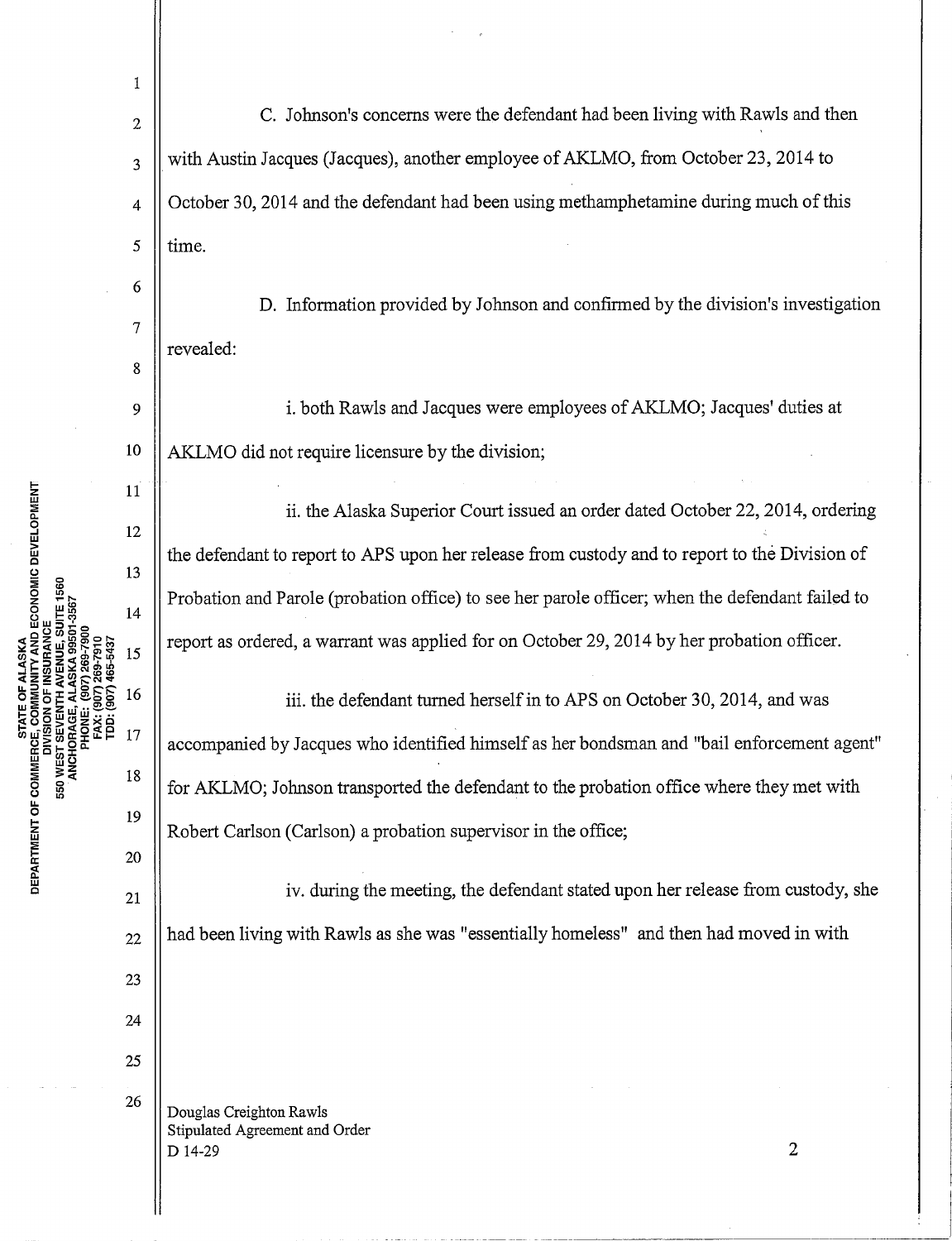1

4

5

6

7

8

11

12

13

14

15

16

 $17$ 

18

(907) 465-5437

269-791

FAX: (907)<br>TDD: (907)

 $\frac{2}{2}$  Jacques sometime "last weekend" with whom she became romantically involved; Jacques  $\frac{3}{3}$  admitted he and the defendant were living together; <sup>2</sup>

v. the defendant admitted to using methamphetamine approximately 25 times while living with Rawls and with Jacques and tested positive for methamphetamine when tested at the probation office, however, she stated neither Rawls or Jacques were aware of her drug usage while she was living with them;

9 E. After learning of the division's investigation and without giving prior 10 notification, Rawls appeared at the division on November 4, 2014 and asked to speak to Investigator "William C. Morris. Rawls then was interviewed by Investigator Morris and Chief Investigator Alex Romero. During the interview, Rawls confirmed that the defendant had been staying at his residence. Rawls also admitted he has a drug addiction problem and many of the problems he has caused to AKLMO Bail Bonds are due to his drug addiction. Rawls said his drug addiction is affecting his work (as a bail bondsman).

F. Under AS 21.27.410(a)(8), the director may deny issuance of or not renew a license or may suspend or revoke a license issued under AS 21.27 for conduct of affairs under 19  $\parallel$  a license if the licensee exhibits conduct considered by the director to reflect incompetence or  $20$  || untrustworthiness, or to be a source of potential injury or loss to the public.

II. TERMS OF AGREEMENT

22

21

 $\frac{1}{2}$ 

STATE OF ALASKA

**RTMEN** 

~ w c

23 24

1. Rawls agrees his drug addiction adversely affects his conduct under his license and constitutes grounds for the director to revoke his license.

25 26  $2$  The defendant was released on a Thursday so she was living with Rawls from Thursday until sometime during the weekend when she moved in with Jacques. Douglas Creighton Rawls

Stipulated Agreement and Order  $D$  14-29  $3$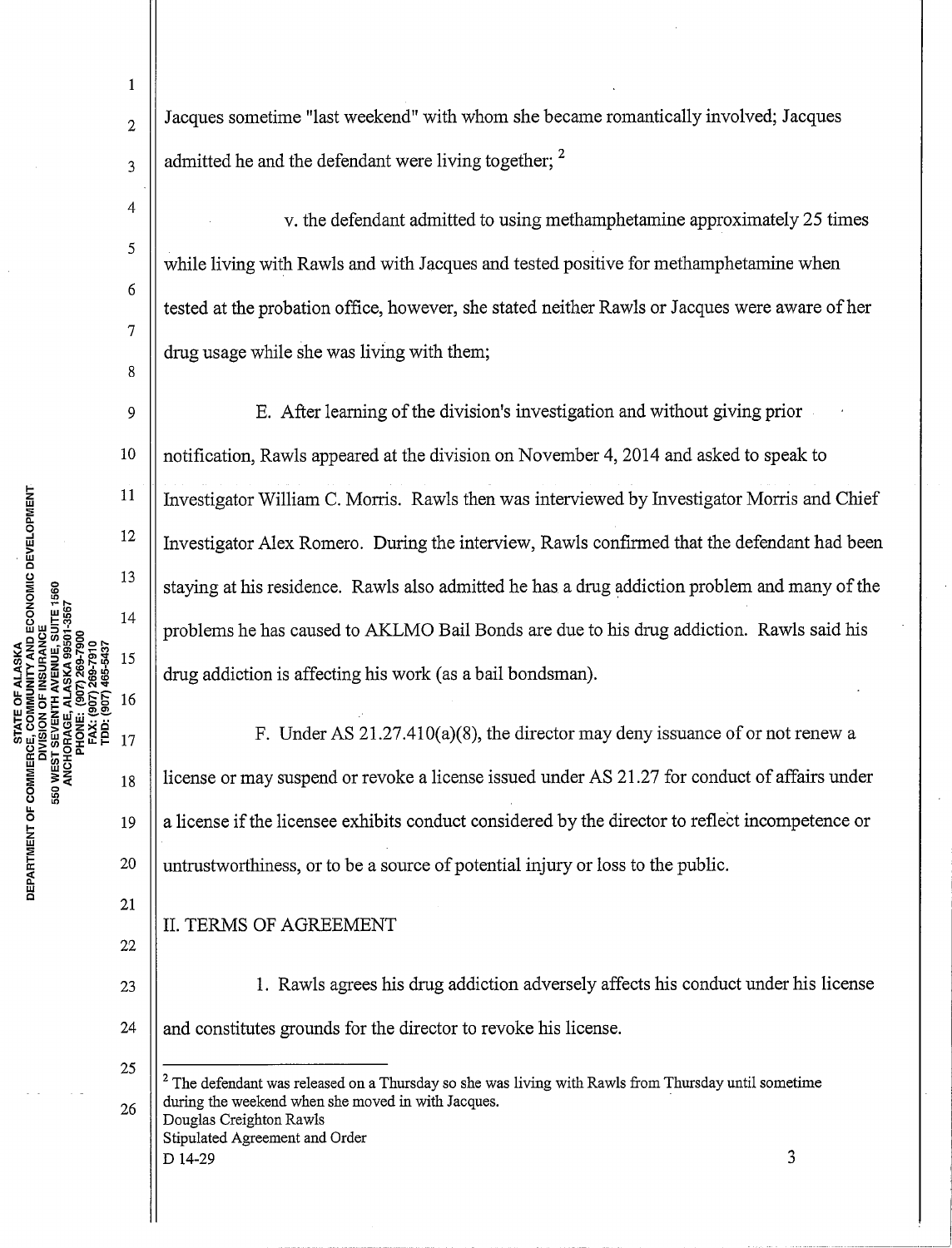1

2

3

4

5

6

7

8

9

10

11

12

13

14

15

16

17

19

18

20

21

22

23

24

25

26

RTMENT OF

550 WEST

ECONOMIC DEVELOPMENT

<sup>~</sup><sup>w</sup> Q

2. Rawls agrees to immediately surrender his Alaska bail bond limited producer license number 0000105071 and not to reapply for an Alaska license for two years after providing proof satisfactory to the director of completion of a rehabilitation program for drug addiction.

3. Rawls agrees any failure to comply with the terms of this agreement or any additional violations of Alaska insurance laws would subject him to any and all sanctions authorized by the insurance code including imposition of additional penalties.

4. Rawls waives his right to a hearing and enters into this agreement voluntarily with full knowledge of all rights he may have in this matter.

5. Rawls understands that this agreement is not binding on the parties unless and until the director signs the order adopting this agreement.

DATED:  $12/16/2014$ 

DIVISION OF INSURANCE

By:  $\mu\ell\llap{\ell\llap{\ell} \mathit{a}}$ Alex Romero

Chief Investigator

DATED:  $\sqrt{2/6}$  $\mapsto$ 

DOUGLAS CREIGHTON RAWLS

 $\mathbf{B}$ Chief Investigator<br>UGLAS CREIGHTON RAWLS<br>Douglas Creighton Rawls

Douglas Creighton Rawls Stipulated Agreement and Order D 14-29

4